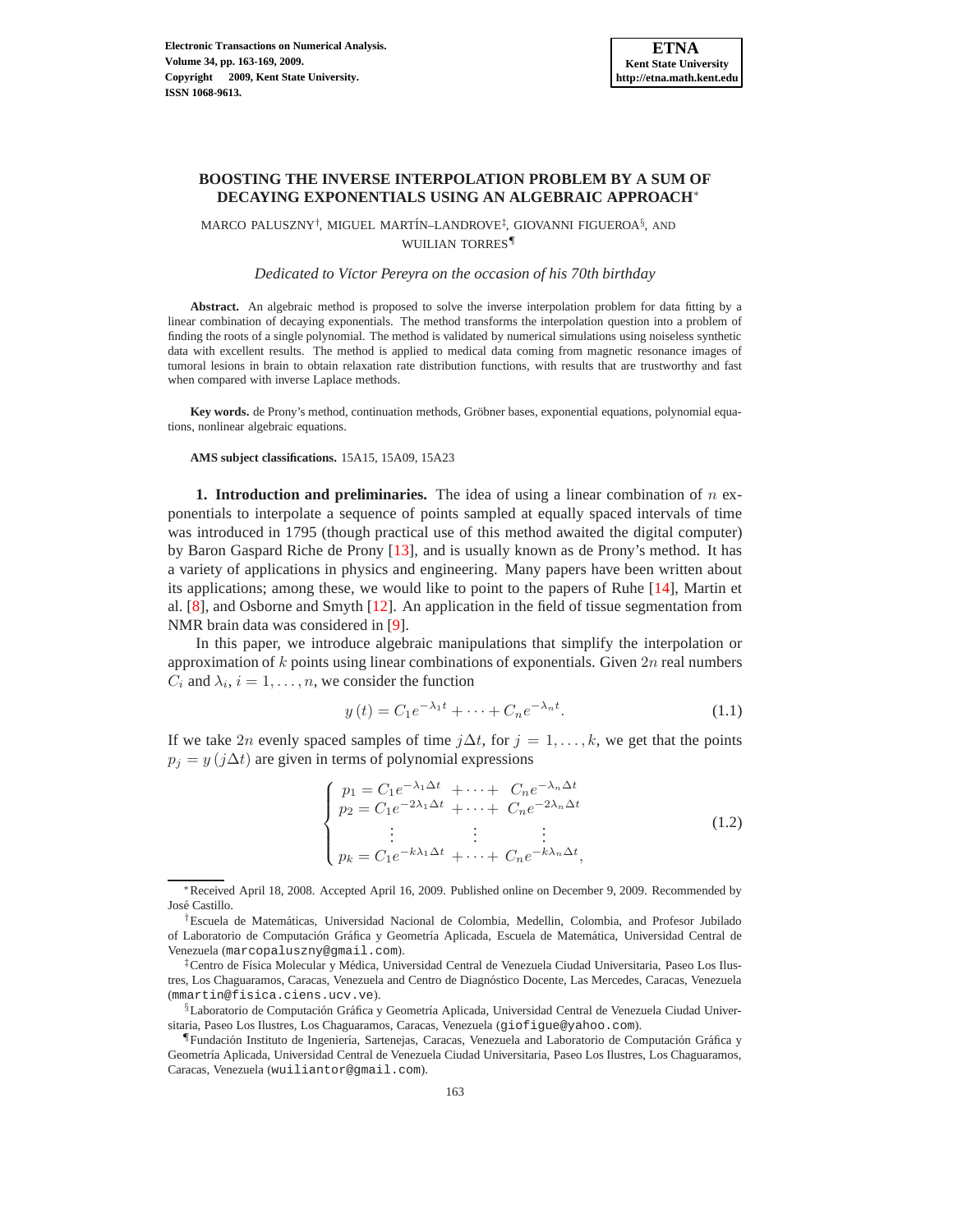### 164 M. PALUSZNY, M. MART´IN–LANDROVE, G. FIGUEROA, AND W. TORRES

Defining  $x_1 = e^{-\lambda_1 \Delta t}$ ,  $x_2 = e^{-\lambda_2 \Delta t}$ ,  $\dots$ ,  $x_n = e^{-\lambda_n \Delta t}$ , for  $j = 1, \dots, n$  in [\(1.2\)](#page-0-0) yields  $\sqrt{ }$  $\int$  $p_1 = C_1 x_1 + \cdots + C_n x_n$  $p_2 = C_1 x_1^2 + \cdots + C_n x_n^2$  $(1.3)$ 

<span id="page-1-0"></span>
$$
\begin{cases}\n\vdots & \vdots \\
p_k = C_1 x_1^k + \dots + C_n x_n^k,\n\end{cases} (1.3)
$$

and transforms the exponential system  $(1.2)$  into the polynomial system  $(1.3)$ , where our unknowns are the  $C_i$  and the  $x_i$  for  $i = 1, \ldots, n$ .

The problem of de Prony is the inverse question: given  $k$  evenly spaced measurements  $p_1, p_2, \ldots, p_k$ , for a given n, we want to find real numbers  $C_i$  and  $\lambda_i$ ,  $i = 1, \ldots, n$ , such that

$$
p_j = C_1 e^{-j\lambda_1 \Delta t} + C_2 e^{-j\lambda_2 \Delta t} + \dots + C_n e^{-j\lambda_n \Delta t}
$$

for  $j = 1, ..., k$ . This is equivalent to solving [\(1.2\)](#page-0-0) for the  $C_i$  and  $\lambda_i$ ,  $i = 1, ..., n$ , in terms of the measurements  $p_1, p_2, \ldots, p_k$ . Clearly, this problem does not have a unique solution unless there is a constraint relationship between  $k$  and  $n$  (so that a rank condition might be satisfied).

In the special case that  $k = 2n$ , an iterative method is presented in [\[8](#page-6-2)], which we review in Section [2.](#page-1-1) Our goal in this paper is to propose an algebraic numerical scheme that reduces the problem to finding roots and solving a linear equation or performing a standard least squares process. This is discussed in Section [3.](#page-2-0) It should be pointed out that it is also possible to deal with problem  $(1.3)$  in terms of Gröbner bases, but this becomes rather computationally expensive for  $n > 4$ .

<span id="page-1-1"></span>**2. Homotopy continuation method.** Intuitively speaking, two functions are homotopic if one can be deformed continuously into the other. Formally, a homotopy between two continuous function f and g from a topological space X to a topological space Y is defined to be a continuous function  $H : X \times [0, 1] \to Y$  such that, for all points x in X,  $H(x, 0) = f(x)$ and  $H(x, 1) = g(x)$ . We will not go into details about homotopic continuation beyond a few lines that provide a quick look within the context of the approximation problem in this paper; for further details, see [\[8](#page-6-2)] or [\[7](#page-6-5)].

Let us start by rewriting  $(1.3)$  as

<span id="page-1-2"></span>
$$
\begin{cases}\nf_1 = C_1 x_1 + \dots + C_n x_n - p_1 \\
f_2 = C_1 x_1^2 + \dots + C_n x_n^2 - p_2 \\
\vdots & \vdots \\
f_k = C_1 x_1^k + \dots + C_n x_n^k - p_k,\n\end{cases} \tag{2.1}
$$

where each  $f_i$  is a function of the variables  $(C_1, \ldots, C_n, x_1, \ldots, x_n)$ . Expression [\(2.1\)](#page-1-2) gives the components of a function  $F: R^{2n} \to R^k$ . Whenever  $f_i \equiv 0$  for all  $i = 1, ..., k$  we get a solution of system  $(2.1)$ . Now, suppose that we have a "good"  $2n$ -dimensional initial estimate b to a zero of F, i.e.,  $F(b)$  will be small in some sense when b is close to the root being sought. The next step is to compute a curve  $s(t) = (s_1(t), \ldots, s_{2n}(t))$  satisfying

<span id="page-1-3"></span>
$$
F(s(t)) = (1 - t)F(b)
$$
\n(2.2)

for  $0 \le t \le 1$ , such that  $F(s(0)) = F(b)$  and  $F(s(1)) = 0$ . Upon differentiation of [\(2.2\)](#page-1-3), the curve  $s(t)$  has to satisfy

$$
F'(s(t))\frac{ds}{dt} = -F(b)
$$
\n(2.3)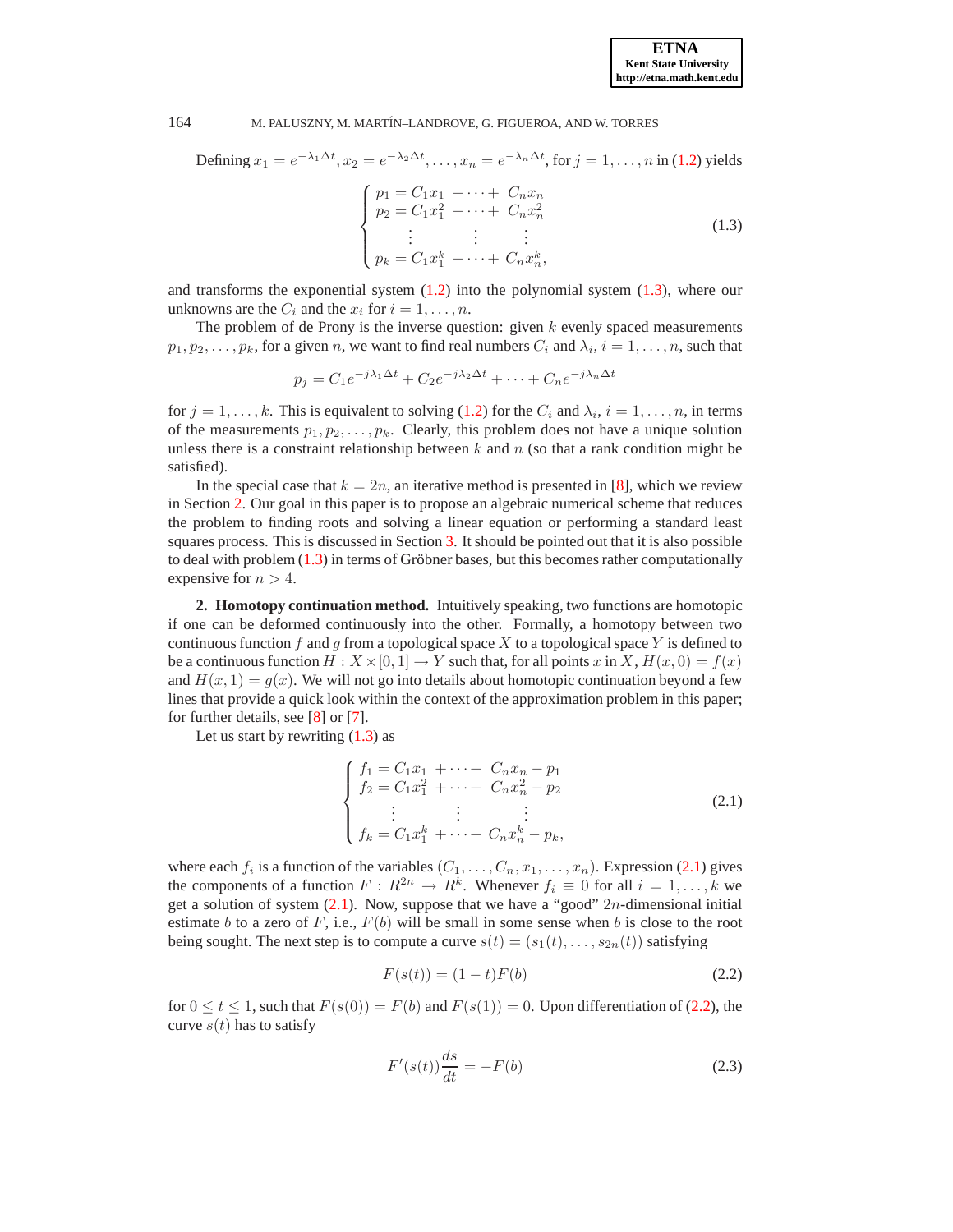with initial condition  $s(0) = b$ , where F' is the Jacobian of F. In this procedure, each iteration for  $0 \leq t \leq 1$  requires the solution of a linear system of equations; hence, it is computationally expensive.

<span id="page-2-0"></span>**3. Algebraic–numerical scheme.** Our idea is to introduce nonlinear changes of vari-ables in expression [\(1.3\)](#page-1-0) that reduce the computation of the  $x_i$  to the solution of a Toeplitz linear system. This decouples the problem into a linear part in terms of the symmetric functions of the  $x_i$ , and finding the roots of a polynomial. We will focus our attention on the case  $n = 4$  and various k because of its relevance in the tumor segmentation NMR application; see [\[9\]](#page-6-4).

If  $k = 2n + 1$  and  $n = 4$ , the system [\(1.3\)](#page-1-0) takes the form

<span id="page-2-1"></span>
$$
p_1 = C_1 x_1 + C_2 x_2 + C_3 x_3 + C_4 x_4
$$
  
\n
$$
p_2 = C_1 x_1^2 + C_2 x_2^2 + C_3 x_3^2 + C_4 x_4^2
$$
  
\n
$$
\vdots \qquad \vdots
$$
  
\n
$$
p_9 = C_1 x_1^9 + C_2 x_2^9 + C_3 x_3^9 + C_4 x_4^9,
$$
\n(3.1)

and we proceed as follows. First, we reduce the number of equations in  $(3.1)$  with the transformation  $q_j = p_j - p_{j+1}$  for  $j = 1, ..., 8$ ; and for  $i = 1, ..., 4$ , we define new variables  $u_i = C_i (1 - x_i)$ , getting

<span id="page-2-2"></span>
$$
q_1 = u_1 x_1 + u_2 x_2 + u_3 x_3 + u_4 x_4
$$
  
\n
$$
q_2 = u_1 x_1^2 + u_2 x_2^2 + u_3 x_3^2 + u_4 x_4^2
$$
  
\n
$$
\vdots \qquad \vdots
$$
  
\n
$$
q_8 = u_1 x_1^8 + u_2 x_2^8 + u_3 x_3^8 + u_4 x_4^8.
$$
\n(3.2)

By taking the differences  $q_{j+1}-q_jx_1$ , together with the change of variables  $v_i = u_i(x_i-x_1)$ , equation [\(3.2\)](#page-2-2) gets transformed into

$$
q_2 = q_1 x_1 + v_2 x_2 + v_3 x_3 + v_4 x_4
$$
  
\n
$$
q_3 = q_2 x_1 + v_2 x_2^2 + v_3 x_3^2 + v_4 x_4^2
$$
  
\n
$$
\vdots \qquad \vdots \qquad \vdots
$$
  
\n
$$
q_8 = q_7 x_1 + v_2 x_2^7 + v_3 x_3^7 + v_4 x_4^7.
$$
\n(3.3)

Next, eliminate  $v_2$  by computing  $q_{i+1} - q_i x_2$  for  $j = 2, ..., 7$  to obtain

<span id="page-2-3"></span>
$$
q_3 = q_2 (x_1 + x_2) - q_1 x_1 x_2 + w_3 x_3 + w_4 x_4
$$
  
\n
$$
q_4 = q_3 (x_1 + x_2) - q_2 x_1 x_2 + w_3 x_3^2 + w_4 x_4^2
$$
  
\n
$$
\vdots \qquad \vdots
$$
  
\n
$$
q_8 = q_7 (x_1 + x_2) - q_6 x_1 x_2 + w_3 x_3^6 + w_4 x_4^6,
$$
\n(3.4)

where  $w_j = v_j (x_j - x_2)$  for  $j = 3, 4$ . Now, eliminate  $w_3$  from [\(3.4\)](#page-2-3) by calculating  $q_{j+1} - q_j x_3$ for  $j = 3, \ldots, 7$ , which yields

<span id="page-2-4"></span>
$$
q_4 = q_3 (x_1 + x_2 + x_3) - q_2 (x_1 x_2 + x_1 x_3 + x_2 x_3) + q_1 x_1 x_2 x_3 + t_4 x_4
$$
  
\n
$$
q_5 = q_4 (x_1 + x_2 + x_3) - q_3 (x_1 x_2 + x_1 x_3 + x_2 x_3) + q_2 x_1 x_2 x_3 + t_4 x_4^2
$$
  
\n
$$
\vdots \qquad \vdots
$$
  
\n
$$
q_8 = q_7 (x_1 + x_2 + x_3) - q_6 (x_1 x_2 + x_1 x_3 + x_2 x_3) + q_5 x_1 x_2 x_3 + t_4 x_4^5,
$$
\n(3.5)

where  $t_4 = w_4(x_4 - x_3)$ . Finally, we eliminate  $t_4$  from [\(3.5\)](#page-2-4) by calculating  $q_{j+1} - q_j x_4$  for  $j = 4, \dots, 7$ , which yields

$$
Q = MZ,\tag{3.6}
$$

**ETNA Kent State University http://etna.math.kent.edu**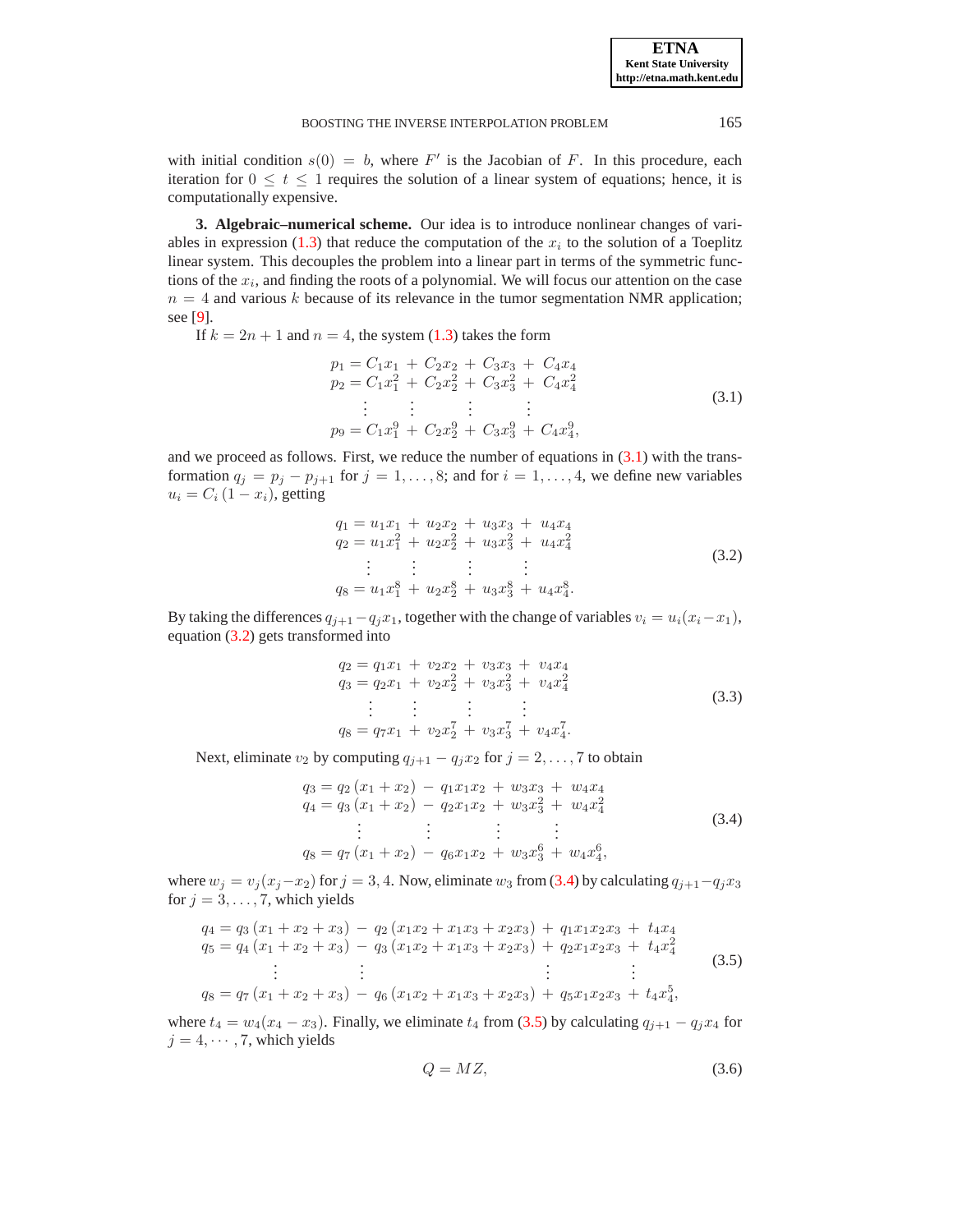166 M. PALUSZNY, M. MART´IN–LANDROVE, G. FIGUEROA, AND W. TORRES

where

<span id="page-3-1"></span>
$$
Q = \begin{bmatrix} q_5 \\ q_6 \\ q_7 \\ q_8 \end{bmatrix}, \qquad M = \begin{bmatrix} q_4 & -q_3 & q_2 & -q_1 \\ q_5 & -q_4 & q_3 & -q_2 \\ q_6 & -q_5 & q_4 & -q_3 \\ q_7 & -q_6 & q_5 & -q_4 \end{bmatrix}.
$$
 (3.7)

Hence, we have obtained a linear modified Toeplitz system<sup>[1](#page-3-0)</sup> in the symmetric functions of the variables  $x_1, x_2, x_3$ , and  $x_4$ , namely

<span id="page-3-3"></span>
$$
Z_1 = x_1 + x_2 + x_3 + x_4
$$
  
\n
$$
Z_2 = x_1 x_2 + x_1 x_3 + x_1 x_4 + x_2 x_3 + x_2 x_4 + x_3 x_4
$$
  
\n
$$
Z_3 = x_1 x_2 x_3 + x_1 x_2 x_4 + x_1 x_3 x_4 + x_2 x_3 x_4
$$
  
\n
$$
Z_4 = x_1 x_2 x_3 x_4.
$$
\n(3.8)

It is easy to check that  $x_1, x_2, x_3, x_4$  are the roots of the quartic equation

$$
x^4 - Z_1 x^3 + Z_2 x^2 - Z_3 x + Z_4 = 0.
$$
\n(3.9)

We tested the above technique within the framework of our application: recovering the exponents  $\lambda_i$  and the coefficients  $c_i$  for data sets of eight and nine points. Namely, we considered the exponential fitting problem [\(1.2\)](#page-0-0) for  $n = 4$  and  $k = 2n + 1$  at the points  $t_i = 44i/1000$  for  $i = 1, ..., 9$ . We take the  $p_i$  as given by [\(1.3\)](#page-1-0) with positive coefficients  $c_i$ , for  $i = 1, 2, 3, 4$ , chosen randomly and normalized so that  $\sum c_i = 1$  and  $\lambda_i$ , for  $i = 1, 2, 3, 4$ , random between 0 and 20. Then the returned values for  $e^{-t_i \lambda_i}$  and  $c_i$  lie within 10<sup>-5</sup> of the exact values unless the condition number of the Toeplitz matrix  $M$  given in [\(3.7\)](#page-3-1) is of order greater than  $10^9$ . The tests were run with standard MATLAB routines. This unstable numerical behavior can be traced back to nearly coincident (within 3%) values of the exponents, which collides with the assumption that the number of different tissues is four. Consequently, the occurrence of a large condition number for the  $4 \times 4$  Toeplitz matrix is a pointer to the possibility that the data set might be better approximated by fewer than four exponentials. This will be explored in detail in the context of our application in a forthcoming paper; see also [\[9\]](#page-6-4).

At a recent conference, the II International Congress on Numerical and Computational Simulations, the authors became aware that the problem can also be solved using the VARPRO system developed in the classical work of Gene Golub and Victor Pereyra  $[6]$  of 1973<sup>[2](#page-3-2)</sup>. In fact, under the change of variables  $u_i = C_i(1-x_i)x_i$  for  $i = 1, \ldots, 4$ , and taking  $y_j = p_j - p_{j+1}$  for  $j = 1, ..., 8$ , our system [\(2.1\)](#page-1-2) takes the Vandermonde form, which for  $n = 4$  is

$$
\begin{bmatrix} y_1 \\ y_2 \\ y_3 \\ y_4 \\ y_5 \\ y_6 \\ y_7 \\ y_8 \end{bmatrix} = \begin{bmatrix} 1 & 1 & 1 & 1 \\ x_1 & x_2 & x_3 & x_4 \\ x_1^2 & x_2^2 & x_3^2 & x_4^2 \\ x_1^2 & x_2^2 & x_3^3 & x_4^3 \\ x_1^4 & x_2^4 & x_3^4 & x_4^4 \\ x_1^4 & x_2^4 & x_3^4 & x_4^4 \\ x_1^5 & x_2^5 & x_3^5 & x_4^5 \\ x_1^6 & x_2^6 & x_3^6 & x_4^6 \\ x_1^7 & x_2^7 & x_3^7 & x_4^7 \end{bmatrix} \begin{bmatrix} u_1 \\ u_2 \\ u_3 \\ u_4 \end{bmatrix},
$$
\n(3.10)

<span id="page-3-2"></span><span id="page-3-0"></span><sup>&</sup>lt;sup>1</sup>The modified Toeplitz system is exactly Toeplitz in the variables  $Z_1, -Z_2, Z_3$  and  $-Z_4$ .

<sup>&</sup>lt;sup>2</sup>See [\[5](#page-6-7)] for an interesting review of the history of the development of the idea of separable nonlinear least squares and its applications.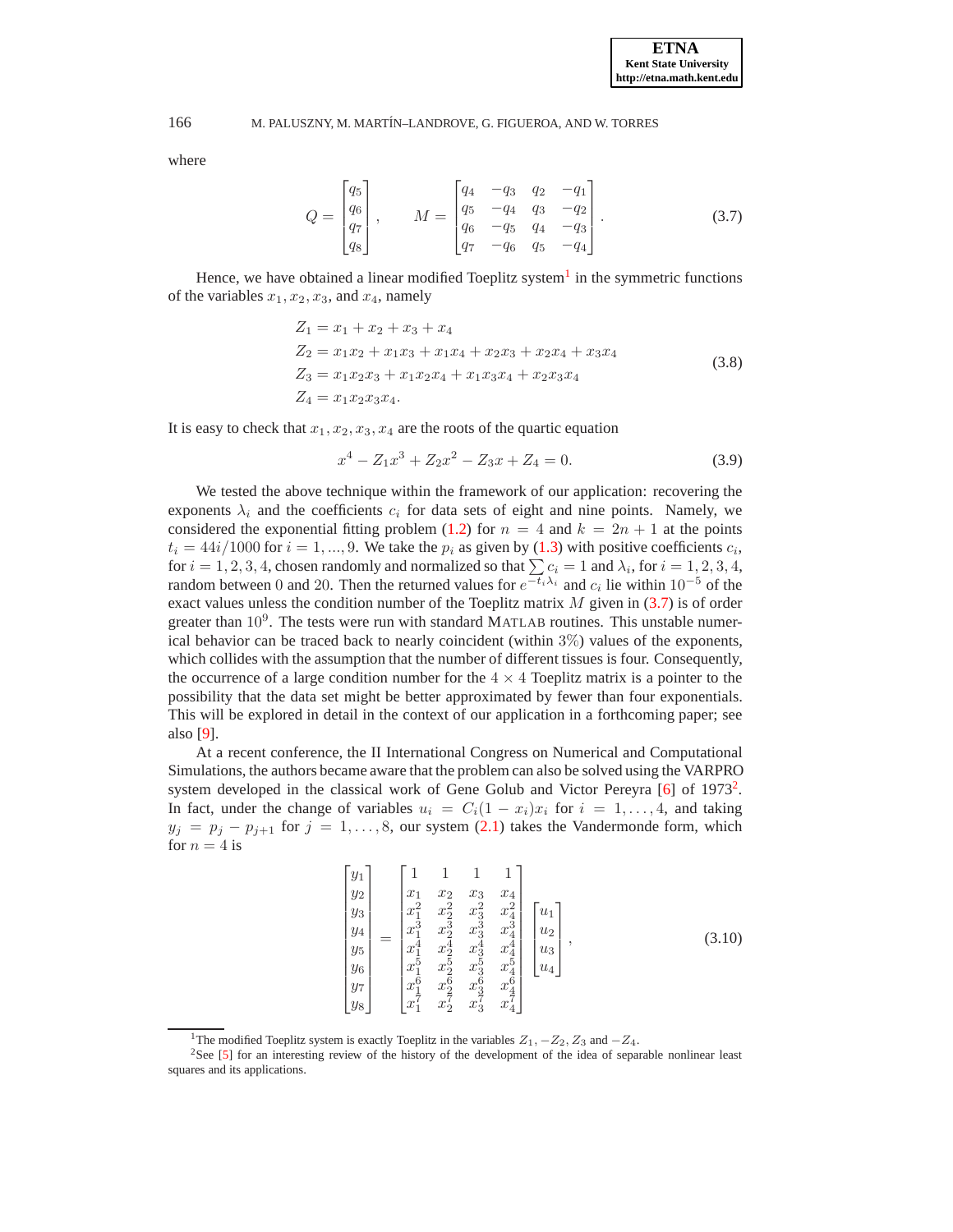#### BOOSTING THE INVERSE INTERPOLATION PROBLEM 167

and hence it can be solved using VARPRO. See [\[2\]](#page-6-8) and [\[3\]](#page-6-9) for further examples in the area of Lattice Quantum Chromodynamics.

**4. The rectangular Toeplitz cases.** If the number of measurements  $k$  is not equal to  $2n + 1$  where n is the number of variables, our Toeplitz system is not square. If  $k < 2n + 1$ , the Toeplitz system is underdetermined. In terms of the NMR brain tissue segmentation problem, this means that we could fix arbitrarily one type of tissue (or more, depending on the rank of the Toeplitz matrix). If  $k > 2n + 1$ , the Toeplitz system is overdetermined, and hence there is no interpolatory solution, but an approximate solution may be determined using least squares. In the case that  $n = 4$  and the number of equations is 10, the resulting Toeplitz system is  $Q = MZ$ , where Z is computed by minimizing  $||Q - MZ||_2$ , and

| $Q =$ |  | $\begin{bmatrix} q_5\\ q_6\\ q_7\\ q_8\\ q_9 \end{bmatrix},$ | $M = \begin{bmatrix} q_4 & -q_3 & q_2 & -q_1 \ q_5 & -q_4 & q_3 & -c \ q_6 & -q_5 & q_4 & \ q_7 & -q_6 & q_5 & \ q_8 & -q_7 & & \end{bmatrix}$ |  |          |  |
|-------|--|--------------------------------------------------------------|------------------------------------------------------------------------------------------------------------------------------------------------|--|----------|--|
|       |  |                                                              |                                                                                                                                                |  |          |  |
|       |  |                                                              |                                                                                                                                                |  |          |  |
|       |  |                                                              |                                                                                                                                                |  | $-q_{5}$ |  |

The solution  $x_1, x_2, x_3$ , and  $x_4$  can be retrieved from [\(3.8\)](#page-3-3). In the case of noisy data, we can supplement the original data with additional data points, and this leads naturally to overdetermined Toeplitz systems.

In order to evaluate the overall performance of the method, a synthetic image data set was constructed using the BrainWeb Simulated Brain Database [\[1](#page-5-0)] as a template for different tissue types. It was assumed that only four different types of tissues were present, including cerebrospinal fluid, gray and white matter, and connective tissue. Synthetic data were constructed as follows. For each tissue, the relaxation rate was assumed to be normally distributed around a mean value dependent on the tissue characteristics; these mean values were  $2 s<sup>-1</sup>$  for cerebrospinal fluid,  $10 s<sup>-1</sup>$  for gray matter,  $12 s<sup>-1</sup>$  for white matter, and  $20 s<sup>-1</sup>$ for connective tissue. The resulting relaxation rate distribution function is shown in Figure [4.1](#page-5-1) (top right). The baseline for data points was assumed to be distributed according to a Rice-Rayleigh distribution, also shown in Figure [4.1](#page-5-1) (bottom right). To consider the effect of noise, fluctuations distributed according to normal distributions were added to data points. In doing so, data sets for standard deviations ranging from 10 to 0.0001 were constructed. The results are shown in Figure [4.1](#page-5-1) for the region of interest delimited in the figure.

**5. Conclusions.** It is clear that the method is fast and easy to implement. Also, it is a reasonable alternative in the undetermined cases. We conducted experiments with noiseless synthetic data that were numerically stable unless the condition number of the Toeplitz matrix was very large. The problem of segmenting tumor tissue in the brain from NMR relaxation data has been tackled successfully in [\[10\]](#page-6-10); see also [\[11](#page-6-11)] and [\[4\]](#page-6-12). In [\[10\]](#page-6-10) and [\[11\]](#page-6-11), the authors use the Inverse Laplace Transform, which is rather slow. The present method improves the computation time roughly by a factor of one thousand.

Figure [5.1](#page-5-2) (a) and (b) compare the relative frequencies of the relaxation times of the pixels in the shown regions of interest as computed with the Inverse Laplace Transform and the technique proposed in this paper, respectively. The computed relaxation time is the average of the exponents  $\lambda_i$  weighted by the coefficients  $c_i$ . In this particular example, there are eight measurements and one of the four exponents is set to one, i.e., there is a baseline; see [\[9\]](#page-6-4).

**Acknowledgments.** We want to express our thanks to Professor V. Pereyra for pointing us to the VARPRO technology for the solution of Vandermonde systems. Giovanni Figueroa is deeply grateful to Mrs. Marvy de Nuñez and Mr. José Luis Figueroa by his support to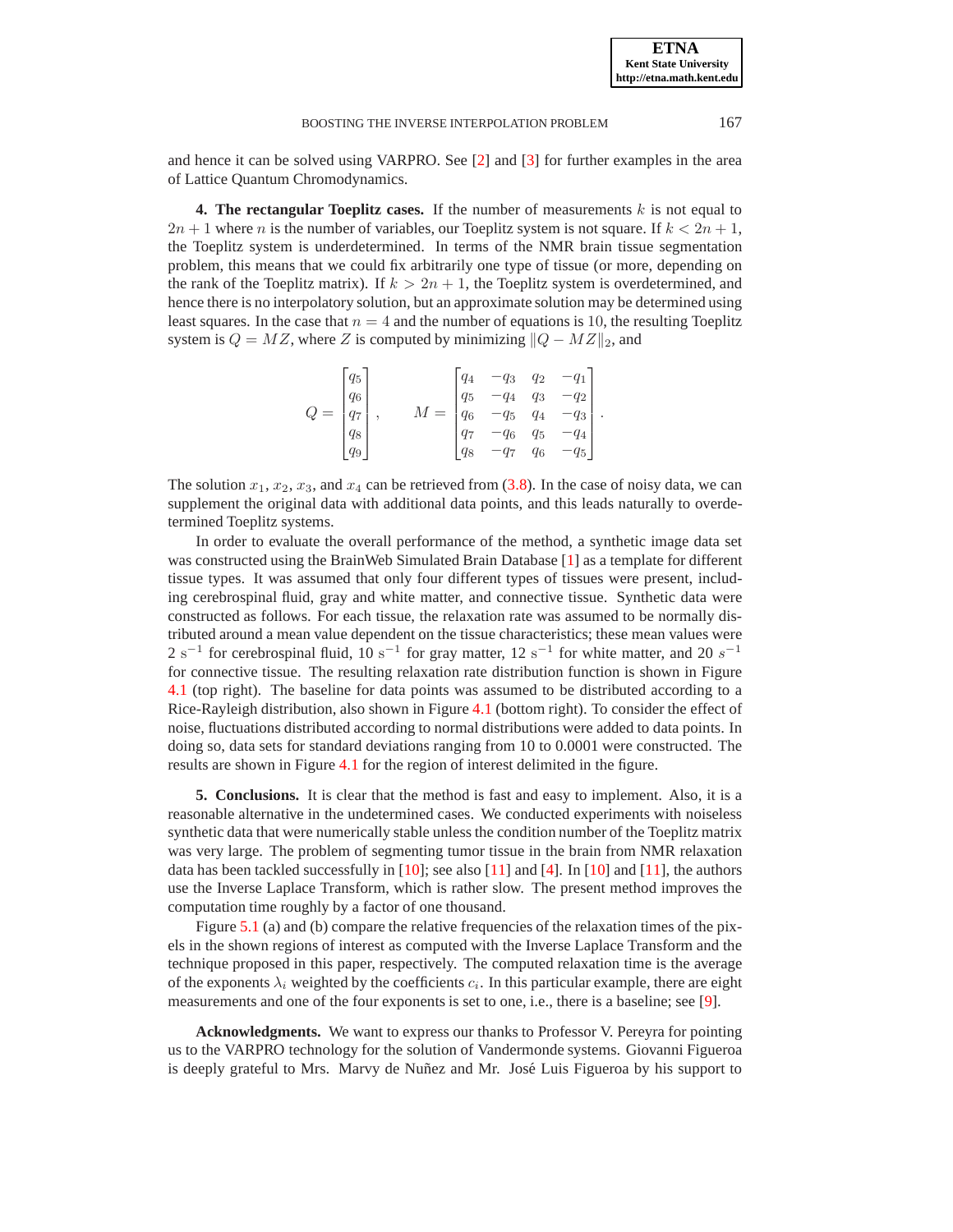## 168 M. PALUSZNY, M. MART´IN–LANDROVE, G. FIGUEROA, AND W. TORRES



FIGURE 4.1. *The effect of noise on the distribution of relaxation rates.*

<span id="page-5-1"></span>

<span id="page-5-2"></span>FIGURE 5.1. *Comparison between the proposed method and the Inverse Laplace Transform (ILT) algorithm of [\[10](#page-6-10)]. (a) Corresponds to Figure 11 of [\[10](#page-6-10)], showing the comparison between tumoral lesion and control (contralateral region). (b) Illustrates results obtained by the proposed method for regions similar to those of (a).*

present this article in the II International Congress on Numerical and Computational Simulations Cumaná 2007. We also dedicate this paper to the memory of Gene Golub.

### REFERENCES

<span id="page-5-0"></span>[1] C. A. COCOSCO, V. KOLLOKIAN, R. K.-S. KWAN, AND A. C. EVANS , *BrainWeb: Online Interface to a 3D MRI Simulated Brain Database*, NeuroImage, 5 (1997), p. S425.